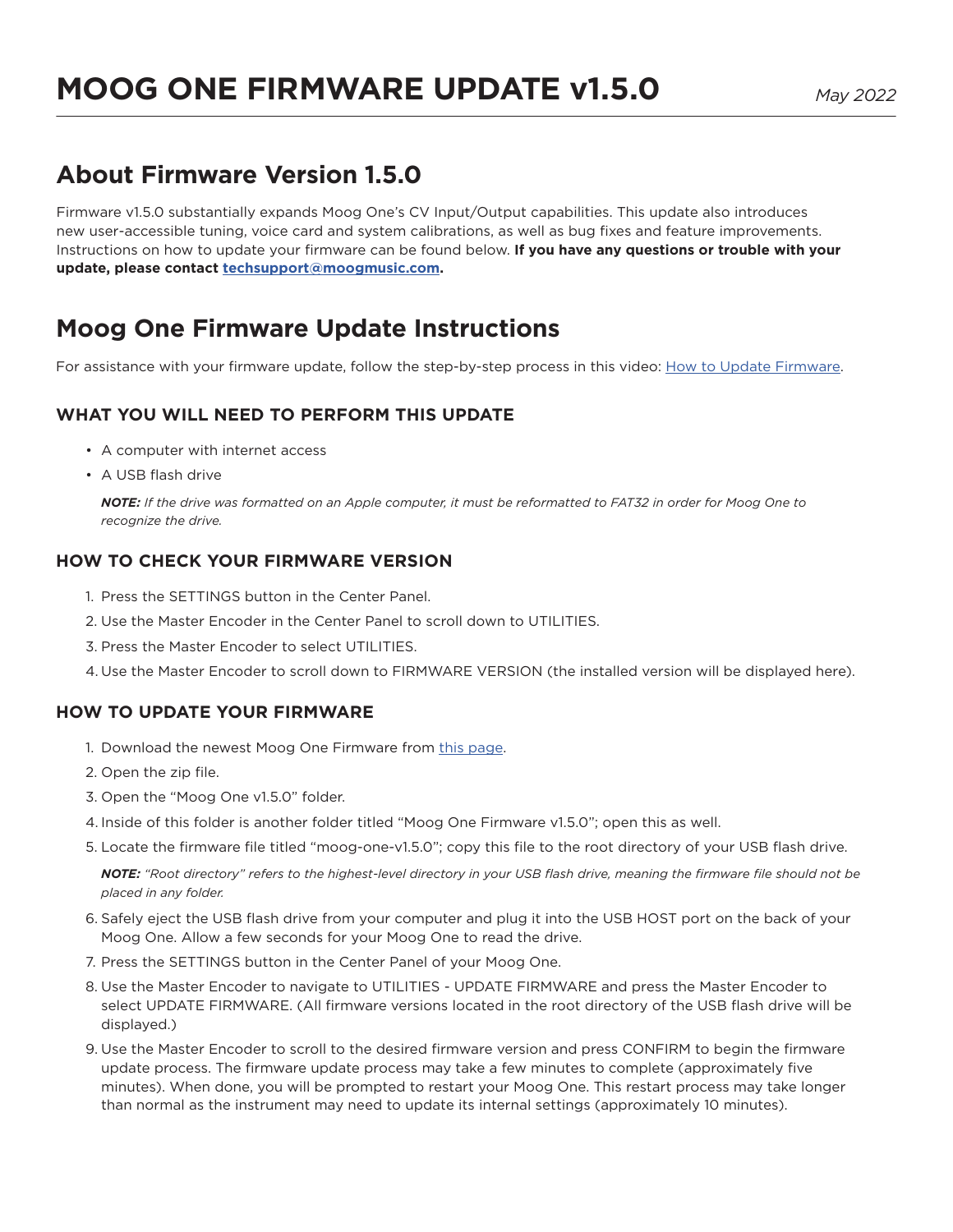## **Updates and Improvements Found in v1.5.0**

## **New Features (Overview)**

- CV Input/Output implementation greatly expanded:
	- 10 new CV/Pedal Input Functions (including Expression)
		- · Master Volume
		- · Expression
		- · Filter Cutoff
		- · Pitch V/Oct
		- · Env Gate
		- · Sustain Pedal
		- · Sostenuto Pedal
		- · Mod Wheel
		- · Pad X
		- · Pad Y
	- 14 new CV Output Sources
		- · Pitch (U)
		- · Pitch (B)
		- · Gate
		- · Velocity
		- · CV 1 Input
		- · CV 2 Input
		- · Pedal 1 Input (Exp1)
		- · Pedal 2 Input (Exp 2)
		- · Sustain Pedal Input
		- · Sequence Pitch (U)
		- · Sequence Pitch (B)
		- · Sequence Gate
		- · Sequencer Return to Zero (RTZ)
		- · Modulation Output

*NOTE: Visit the New Feature Details section of this document for details on the new CV functionality.*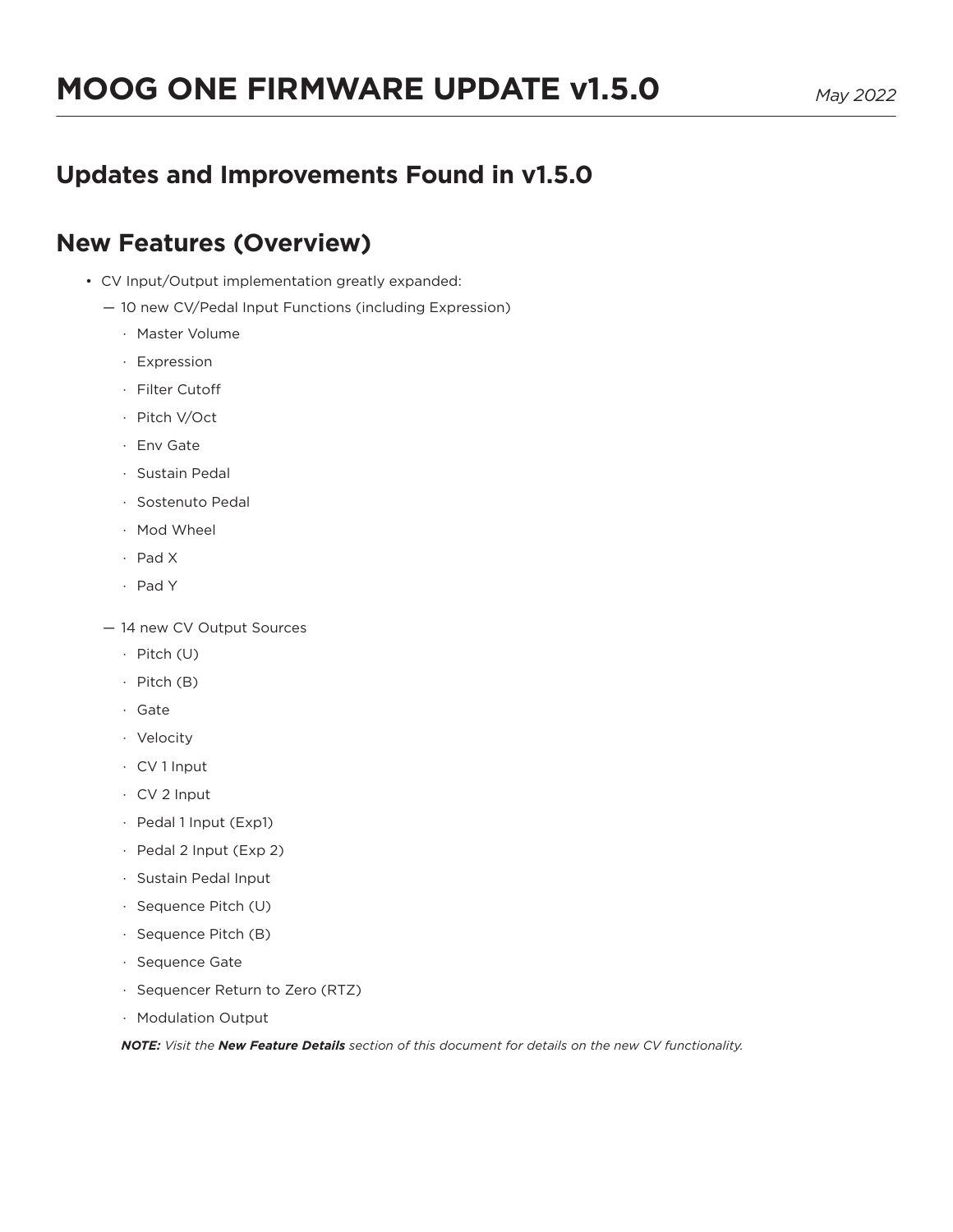- All CV Input Functions are now available via the Sustain Pedal input.
- The Mod Matrix now allows CV Inputs as Sources and CV Outputs as Destinations.

*NOTE: If using a CV Output as a Mod Destination, then SETTINGS>CV OUTPUTS>CV OUT [n]>SOURCE must be set to MODULATION OUTPUT in order for the modulation to be present at the CV Output jack.*

- Sustain and Sostenuto functionality is now fully implemented:
	- Sends/Responds to MIDI CC 64 for Sustain Pedal
	- Sends/Responds to MIDI CC 66 for Sostenuto Pedal
	- Sustain or Sostenuto function available via any CV Input
- New User-Facing Calibration Routines:
	- Voice Card Calibrations ensure optimal tuning and response of all components of the analog voice circuits.
	- System Calibrations ensure proper functionality of the inputs, outputs, potentiometers, and the LHC.
- New "Return to Zero All" Command:
	- (SHIFT+RTZ) returns the sequencers for all three synths to zero, regardless of PANEL FOCUS settings.

#### **IMPROVEMENTS AND FIXES**

- Fix for a crash that could occur when three Synths were selected while simultaneously in a More page.
- Sequences across different Synths will now stay in sync when the Master Tempo is adjusted.
- Fix for stuck notes in Unison mode when adjusting the detune knob while notes were sounding and hold mode was enabled.
- Fix for stuck notes in Unison mode when releasing keys while playing legato and hold mode was enabled.
- Oscillator compensation calibration is now more stable and is more likely to produce accurate results on the first run.
- Voice allocation display more accurately reflects active voices while sustained.
- Envelopes in LOOP mode no longer jump to a maximum value at the beginning of the release phase. *NOTE: This change may affect existing presets that utilize looping envelopes.*
- Heavy MIDI traffic should no longer result in a crash.
- Fix for disappearing MIDI Mapping destinations.
- Fix for note slewing in C1-D1 and C5-C7 ranges.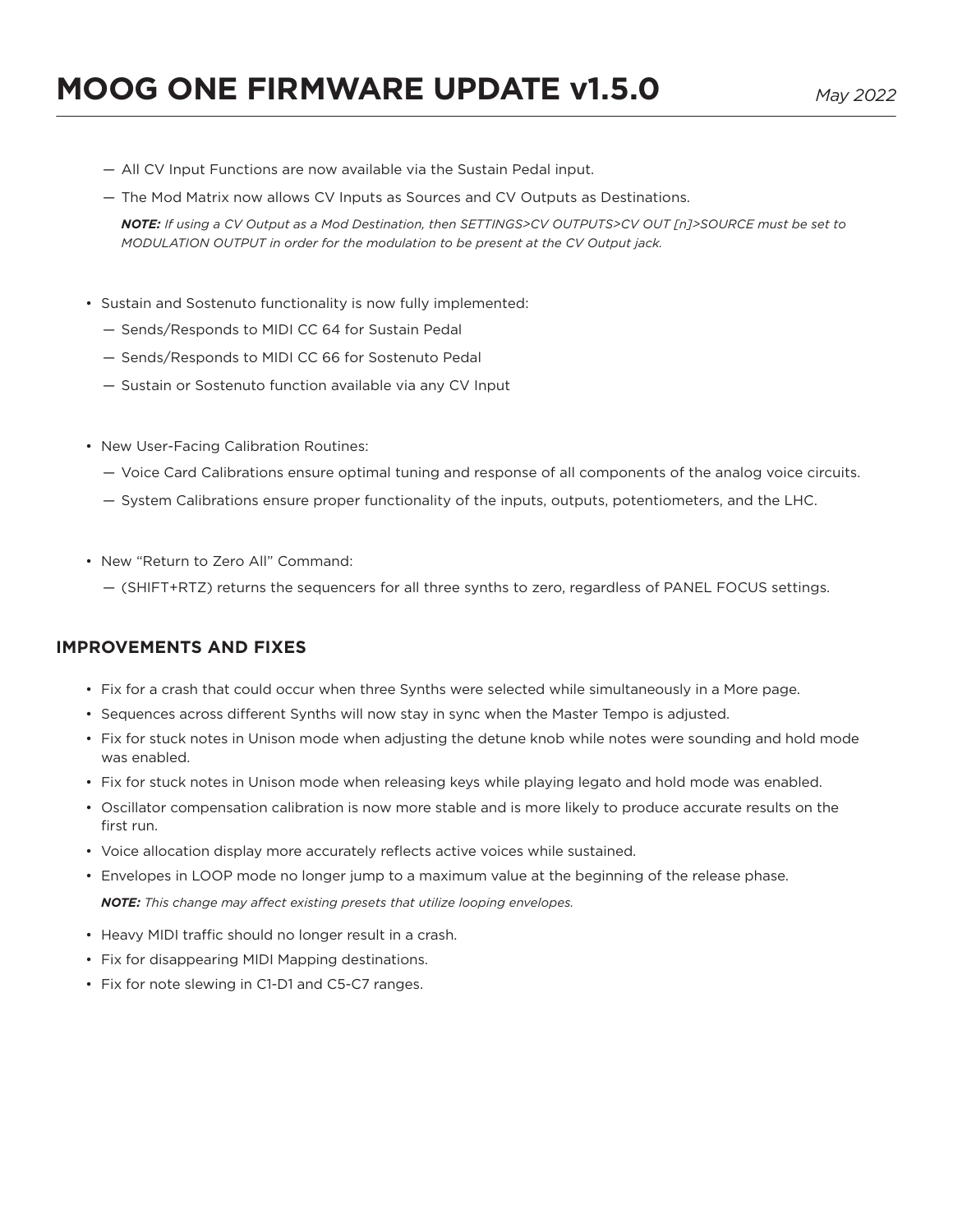# **New Features (Details)**

### **NEW CV IN FUNCTIONS**

The following options have been added to the list of functions available for each CV Input. This setting is configured *on the SETTINGS page, GLOBAL tab, in the CV INPUTS category.*

#### **• Master Volume**

— A pedal or control voltage applied to the CV Input will adjust the Master Volume level. The CV Input voltage range is scaled to the output level set by the Master Volume knob. That is, an input voltage of VOLTAGE MIN sets Master Volume to zero; an input of VOLTAGE MAX sets Master Volume to the level set by the physical Master Volume knob on the front panel.

#### **• Expression**

— The Expression function allows you to perform dynamic volume changes on a per-Synth/per-Timbre basis. When the Expression function is selected, a pedal or control voltage applied to the CV Input will adjust the VCA Level for the selected Synth(s). VOLTAGE MIN sets the voltage at which the VCA Level will be zero; VOLTAGE MAX sets the voltage at which the VCA will be at its normal level as set by the per-Timbre VCA LEVEL parameter.

#### **• Filter Cutoff**

— Selecting the Filter Cutoff function allows you to set up a CV or Expression Pedal input to perform filter sweeps at a global level, meaning it will work for all presets without needing to be configured on a perpreset basis. A pedal or control voltage applied to the input will affect the Cutoff frequency of all filters (SVF and Ladder) for the selected Synth(s).

#### **• Pitch V/Oct**

— This function provides linear voltage-to-pitch control, which can be enabled per Synth. The VOLTAGE (MIN, MAX) and NOTE (1, 2) parameters set the scale and tuning of the voltage to pitch conversion; you can adjust these as needed to suit your controller. An input of VOLTAGE MIN will give the pitch set by the NOTE 1 parameter, and an input of VOLTAGE MAX will give the pitch set by NOTE 2. In-between voltages are then scaled accordingly.

#### **• Env Gate**

— The Env Gate function triggers a note to play on the selected Synth(s). A note is triggered when the input voltage rises from a lower value to VOLTAGE MAX, and the note is sustained as long as the input voltage remains above VOLTAGE MIN. The NOTE 1 and VELOCITY parameters set the base pitch and velocity of the triggered note.

#### **• Sustain Pedal**

— Any CV or Pedal input can now be used for Sustain. The Sustain function causes notes on the selected Synth(s) to continue to play after note-off for as long as Sustain remains active. When the Sustain function is assigned to one of the CV or EXP inputs, the VOLTAGE MIN and VOLTAGE MAX parameters set the voltage thresholds at which the Sustain function will turn off and on. When using the Sustain function on the SUSTAIN input, the SWITCH TYPE parameter is used to match the Sustain on/off behavior to the polarity of your footswitch controller.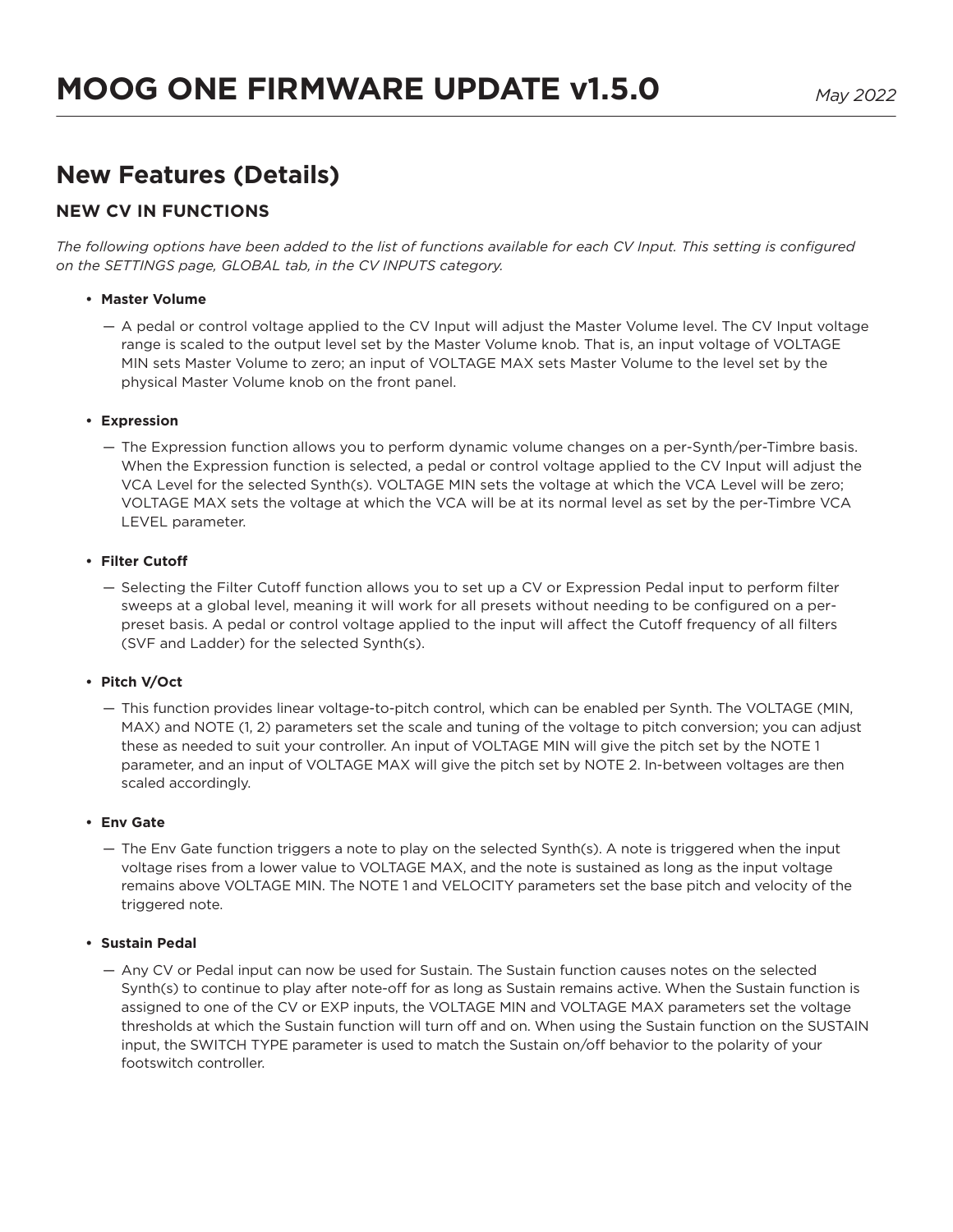#### **• Sostenuto Pedal**

— The Sostenuto function is similar to Sustain, except that it only sustains notes which are playing at the moment the Sostenuto function is engaged. Notes that are played after Sostenuto is engaged will not sustain, while any sustained notes will continue to play for as long as Sostenuto remains active. When the Sostenuto function is assigned to one of the CV or EXP inputs, the VOLTAGE MIN and VOLTAGE MAX parameters set the voltage thresholds at which the Sostenuto function will turn off and on. When using the Sostenuto function on the SUSTAIN input, the SWITCH TYPE parameter is used to match the Sostenuto on/ off behavior to the polarity of your footswitch controller.

#### **• Mod Wheel**

— This function allows a CV or Pedal input to control the Mod Wheel for the selected Synth(s), which will perform the modulations that are assigned to the Mod Wheel for that Timbre. VOLTAGE MIN sets the input voltage that will set the Mod Wheel to minimum, and VOLTAGE MAX sets the input voltage that will set the Mod Wheel to maximum.

#### **• Pad X**

— Pad X allows a CV or Pedal input to control the X/Y Pad's X-axis for the selected Synth(s), which will perform the modulations that are assigned to PAD X for that Timbre. VOLTAGE MIN sets the input voltage that will set the Pad X value to minimum, and VOLTAGE MAX sets the input voltage that will set the Pad X value to maximum.

#### **• Pad Y**

— Pad Y allows a CV or Pedal input to control the X/Y Pad's Y-axis for the selected Synth(s), which will perform the modulations that are assigned to PAD Y for that Timbre. VOLTAGE MIN sets the input voltage that will set the Pad Y value to minimum, and VOLTAGE MAX sets the input voltage that will set the Pad Y value to maximum.

### **NEW CV OUT SOURCES**

The following options have been added to the list of Sources available for each CV Output. This setting is configured *on the SETTINGS page, GLOBAL tab, in the CV OUTPUTS category.*

#### **• Pitch (U)**

- Unipolar Pitch CV output which follows the keyboard or MIDI notes for Synth 1, 2, or 3. PITCH (U) outputs a 1-Volt-per-octave Pitch CV signal, where the lowest possible note (C0/MIDI Note 0) outputs 0V. Higher notes output higher voltages at a 1V/Oct scale, up to a maximum of C4/MIDI note 60 at +5V. The lowest note available from the Moog One keyboard is C1, which outputs +1V in PITCH (U) mode.
- The OUT VOLTAGE MIN and OUT VOLTAGE MAX parameters can be used to restrict the CV output range. This simply limits the note range that will output a changing pitch CV; the 1V/Oct scale does not change.

#### **• Pitch (B)**

- Bipolar Pitch CV output which follows the keyboard or MIDI notes for Synth 1, 2, or 3. PITCH (B) outputs a 1-Volt-per-octave Pitch CV signal, where the lowest possible note (C0/MIDI Note 0) outputs -5V. Higher notes output higher voltages at a 1V/Oct scale, up to a maximum of C9/MIDI Note 120 at +5V. In PITCH (B) mode, the C in the middle of the Moog One keyboard with the KB OCTAVE setting at 0 (C4) will output 0V.
- The OUT VOLTAGE MIN and OUT VOLTAGE MAX parameters can be used to restrict the CV output range. This simply limits the note range that will output a changing pitch CV; the 1V/Oct scale does not change.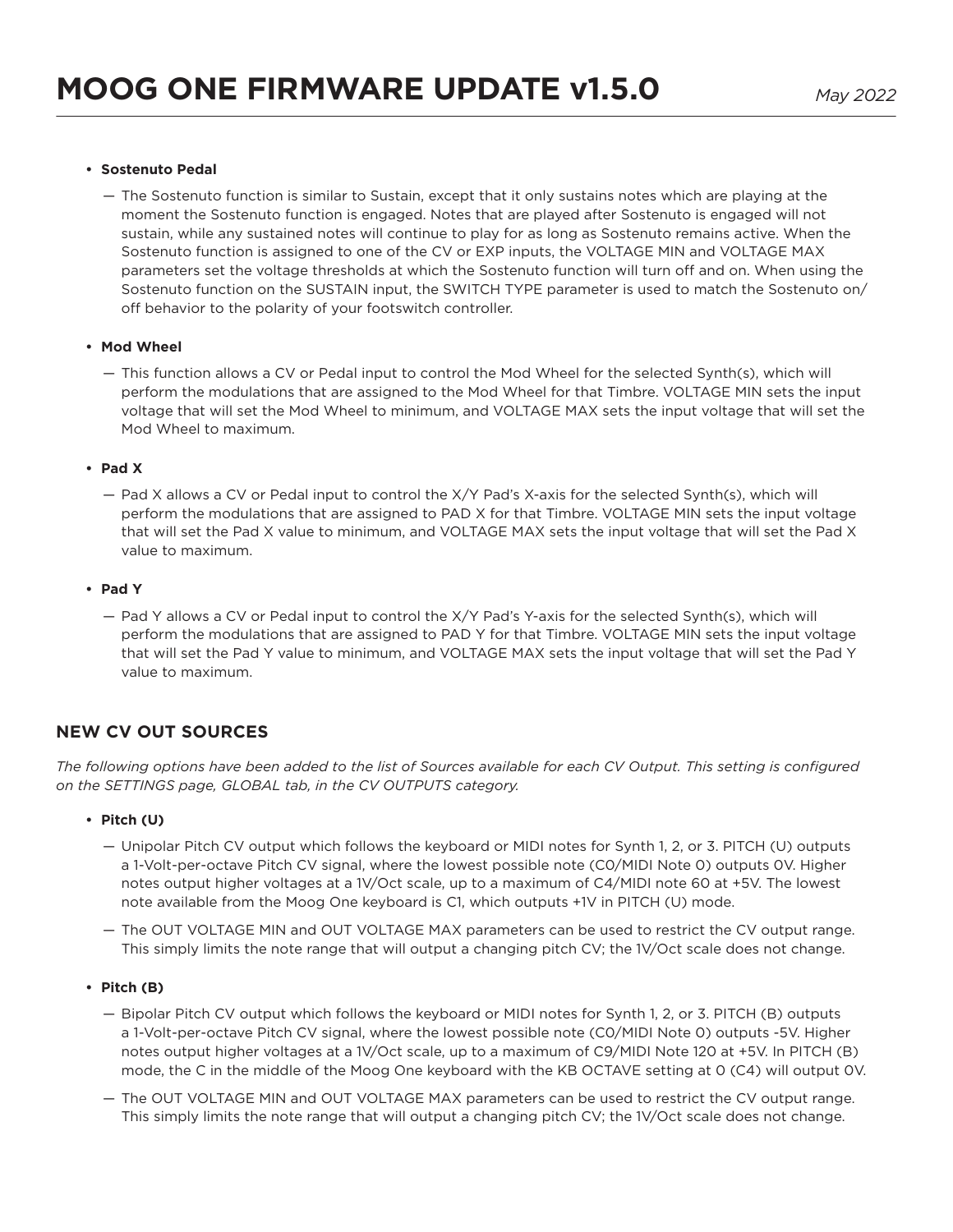#### **• Gate**

— Outputs a single-trigger monophonic keyboard gate from Synth 1, 2, or 3. The output goes high when a note is played and stays high as long as any notes are held, going low again when all notes are released. OUT VOLTAGE MIN sets the output voltage when the gate is off, and OUT VOLTAGE MAX sets the output voltage when the gate is on.

#### **• Velocity**

— Outputs the most-recent note velocity from the selected Synth (1, 2, or 3). The note velocity range (min to max) is scaled to the output voltage range set by the OUT VOLTAGE MIN and OUT VOLTAGE MAX parameters.

#### **• CV 1 Input**

— Passes the input from the CV IN 1 jack to the selected CV Output. The output is scaled to the range set by the OUT VOLTAGE MIN and OUT VOLTAGE MAX parameters.

#### **• CV 2 Input**

— Passes the input from the CV IN 2 jack to the selected CV Output. The output is scaled to the range set by the OUT VOLTAGE MIN and OUT VOLTAGE MAX parameters.

#### **• Pedal 1 Input (EXP 1)**

— Passes the input from the EXP 1 jack to the selected CV Output. The output is scaled to the range set by the OUT VOLTAGE MIN and OUT VOLTAGE MAX parameters.

#### **• Pedal 2 Input (EXP 2)**

— Passes the input from the EXP 2 jack to the selected CV Output. The output is scaled to the range set by the OUT VOLTAGE MIN and OUT VOLTAGE MAX parameters.

#### **• Sustain Pedal Input**

— Passes the input from the SUSTAIN jack to the selected CV Output. The output is scaled to the range set by the OUT VOLTAGE MIN and OUT VOLTAGE MAX parameters.

#### **• Sequence Pitch (U)**

- Unipolar Pitch CV output which follows the Sequencer for Synth 1, 2, or 3. PITCH (U) outputs a 1-Volt-peroctave Pitch CV signal, where the lowest possible note (C0/MIDI Note 0) outputs 0V. Higher notes output higher voltages at a 1V/Oct scale, up to a maximum of C4/MIDI note 60 at +5V.
- The OUT VOLTAGE MIN and OUT VOLTAGE MAX parameters can be used to restrict the CV output range. This simply limits the note range that will output a changing pitch CV; the 1V/Oct scale does not change.

#### **• Sequence Pitch (B)**

- Bipolar Pitch CV output which follows the Sequencer for Synth 1, 2, or 3. PITCH (B) outputs a 1-Volt-peroctave Pitch CV signal, where the lowest possible note (C0/MIDI Note 0) outputs -5V. Higher notes output higher voltages at a 1V/Oct scale, up to a maximum of C9/MIDI note 120 at +5V. In PITCH(B) mode, the C in the middle of the Moog One keyboard with the KB OCTAVE setting at 0 (C4) will output 0V.
- The OUT VOLTAGE MIN and OUT VOLTAGE MAX parameters can be used to restrict the CV output range. This simply limits the note range that will output a changing pitch CV; the 1V/Oct scale does not change.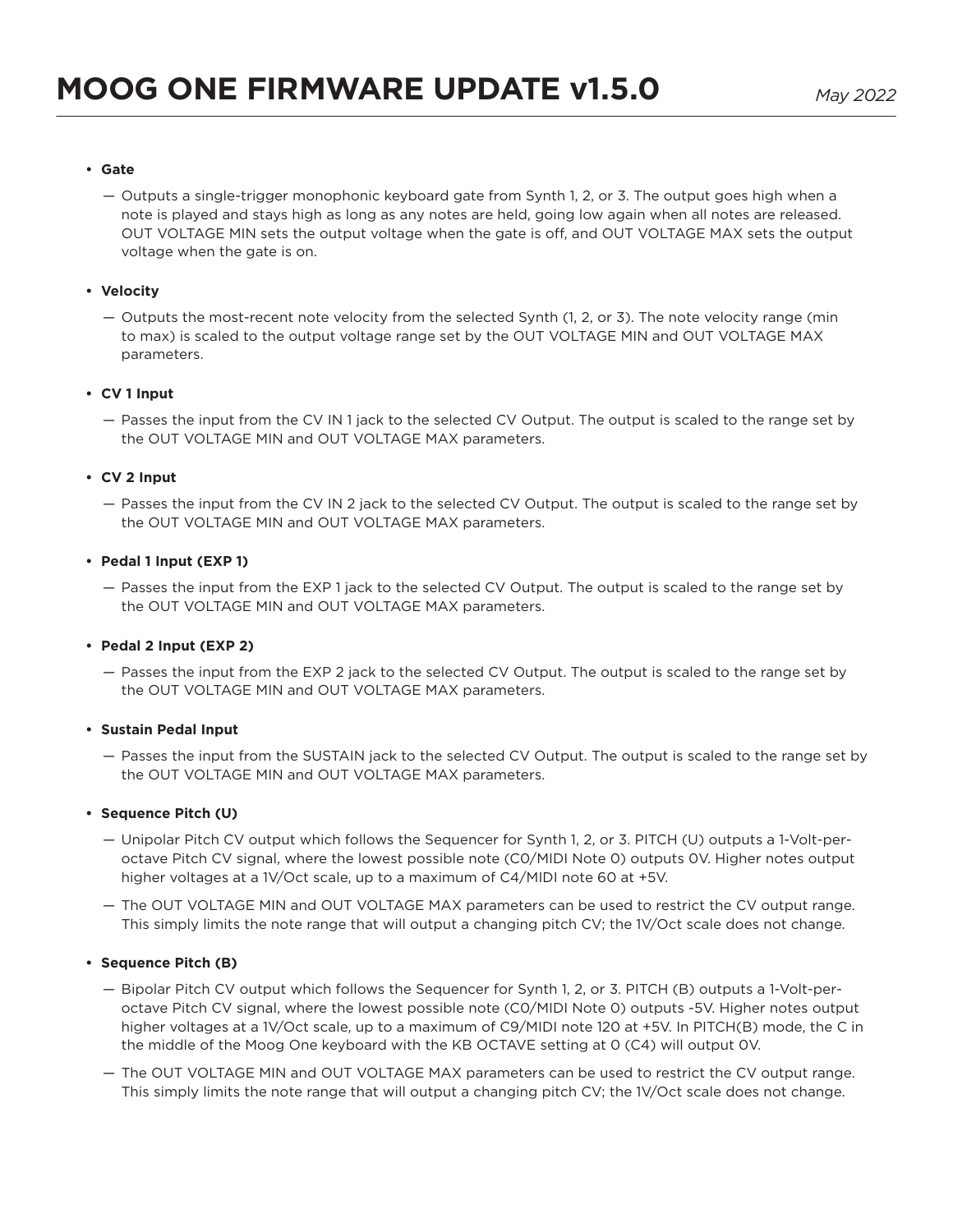#### **• Sequence Gate**

— Outputs a single-trigger monophonic gate in response to Sequencer notes from Synth 1, 2, or 3. The output goes high when a Sequencer note is played, and stays high as long as any notes remain on, going low again when all notes end. OUT VOLTAGE MIN sets the output voltage when the gate is off, and OUT VOLTAGE MAX sets the output voltage when the gate is on.

#### **• Sequencer RTZ**

— Outputs a brief trigger pulse when the Sequencer Reset (RTZ) function is engaged for Synth 1, 2, or 3. A Reset pulse is output when RTZ is pressed.

#### **• Modulation Output**

— Allows signals from the Mod Matrix of Synth 1, 2, or 3 to appear at the CV Output. For Modulation to be sent to a CV Output, first go to SETTINGS > GLOBAL > CV OUTPUTS, select a CV Output and set its Source to "Modulation Output," and set the Synth from which you want to receive modulations. Then, in the Mod Matrix for that synth, set the Destination for the modulation you wish to send to the CV Output to be "CV OUT" 1, 2, 3, or 4—the same CV Output whose Source you set to be Modulation Output. Multiple modulations can have the same CV OUT destination; these will be added together and their sum will appear at the output. If a destination in the Mod Matrix for a particular Synth is set to CV OUT, but the global setting for that CV Output is not set to MODULATION OUTPUT for the same Synth, then the modulation will not appear at the CV Output (because the CV Output is set to have some other Source).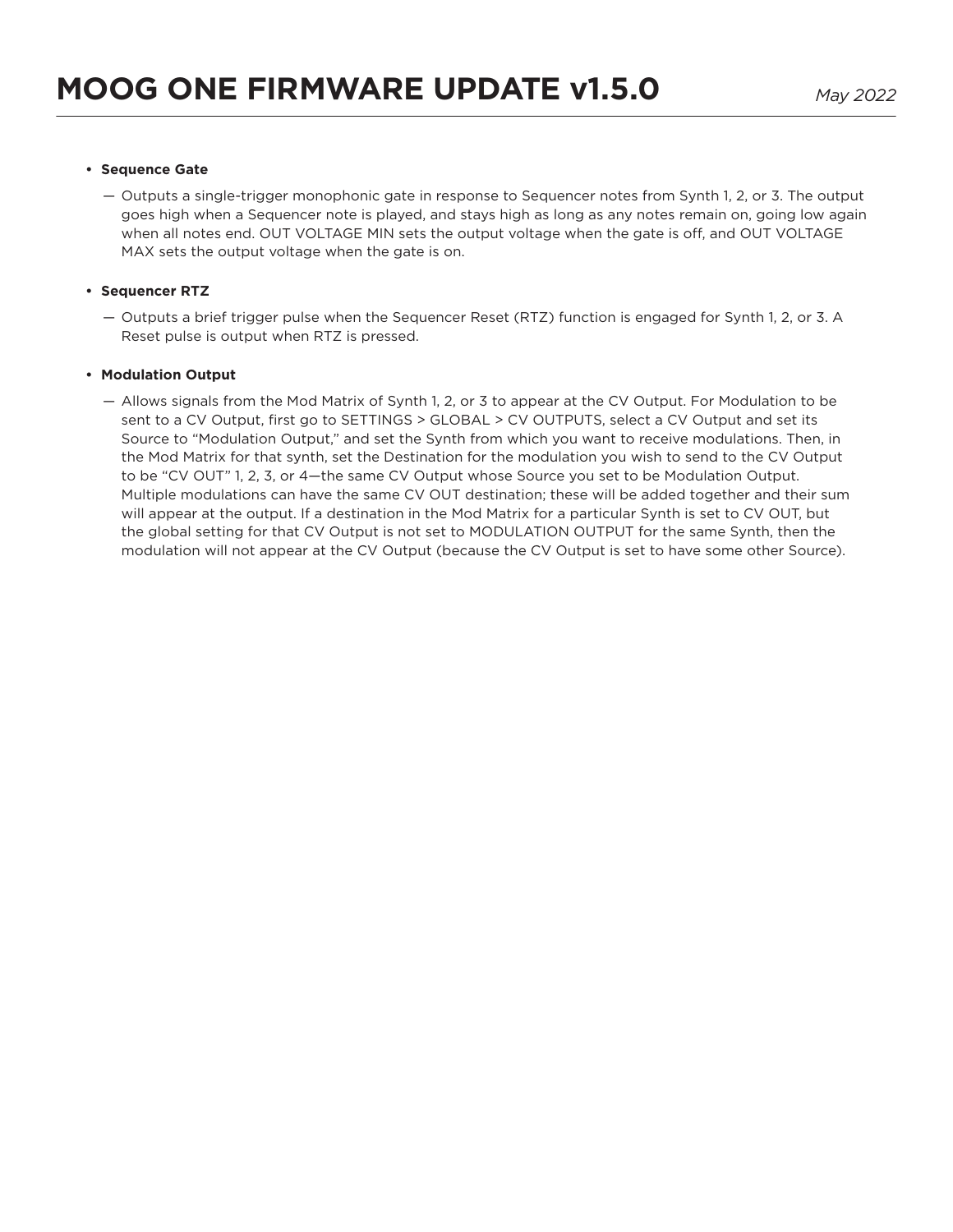### **NEW MOD MATRIX DESTINATIONS: CV OUT**

In v1.5.0, there are new DESTINATION options in the Modulation Matrix:

- CV OUT
	- CV OUT 1
	- CV OUT 2
	- CV OUT 3
	- CV OUT 4

This allows the output of any modulation path to be sent to a physical CV OUT jack, opening a world of creative possibilities using external voltage-controlled gear.

Multiple modulation paths can be assigned to the same CV OUT, and their effect will be summed at the CV output.

To enable CV output from the Modulation Matrix, first go to the Settings page by pressing the SETTINGS button on the front panel of the Moog One. On the GLOBAL tab of the Settings page, scroll down to CV OUTPUTS and press the Master Encoder switch to enter the CV Outputs menu. Select the CV output you would like to edit (1, 2, 3, or 4) and set SOURCE to "MODULATION OUTPUT." Set SYNTH to the Synth (1, 2, or 3) from which you would like to output CV.

Now you can set Panel Focus to the Synth you have selected above and press the MOD button to edit the Modulation Matrix.

#### *EXAMPLE 1: Sending LFO 1 from the Mod Matrix to CV OUT 1*

*In Settings/CV Outputs, set CV OUT 1 Source = Modulation Output, Synth = Synth 1.*

*Set Panel Focus to Synth 1, and then press the MOD button to enter the Modulation Matrix.*

*Edit a modulation slot so that its Source is LFO 1 and its Destination is CV OUT/CV OUT 1. Adjust the Source Amount to set the voltage level of the LFO appearing at the CV OUT 1 jack.*

*To use the Mod Wheel to fade in the amount of LFO appearing at the CV OUT 1 jack, set the CONTROLLER for the same modulation path to be "MOD WHEEL" with Amount at 100%. Now you can dynamically control the amount of LFO appearing at the CV output jack.*

#### *EXAMPLE 2: Combining modulations on the same output*

*Set up a modulation slot according to EXAMPLE 1 above. Next, create an additional modulation path: set its Source to be PAD Y and its Destination to be CV OUT/CV OUT 1. On the left-hand controller of Moog One, make sure the X/Y HOLD button is active (press to turn on).*

*This modulation path allows the Y axis of the X/Y pad (the up/down direction) to sweep the CV output up and down. If you turn up the Mod Wheel, you will find that the X/Y pad value and the LFO are combined, and you can use the X/Y pad to sweep the center point of the LFO modulation up and down. All kinds of controllers and modulation sources can be combined in this way to create unique and exciting dynamics that you can patch out to any voltagecontrolled gear.*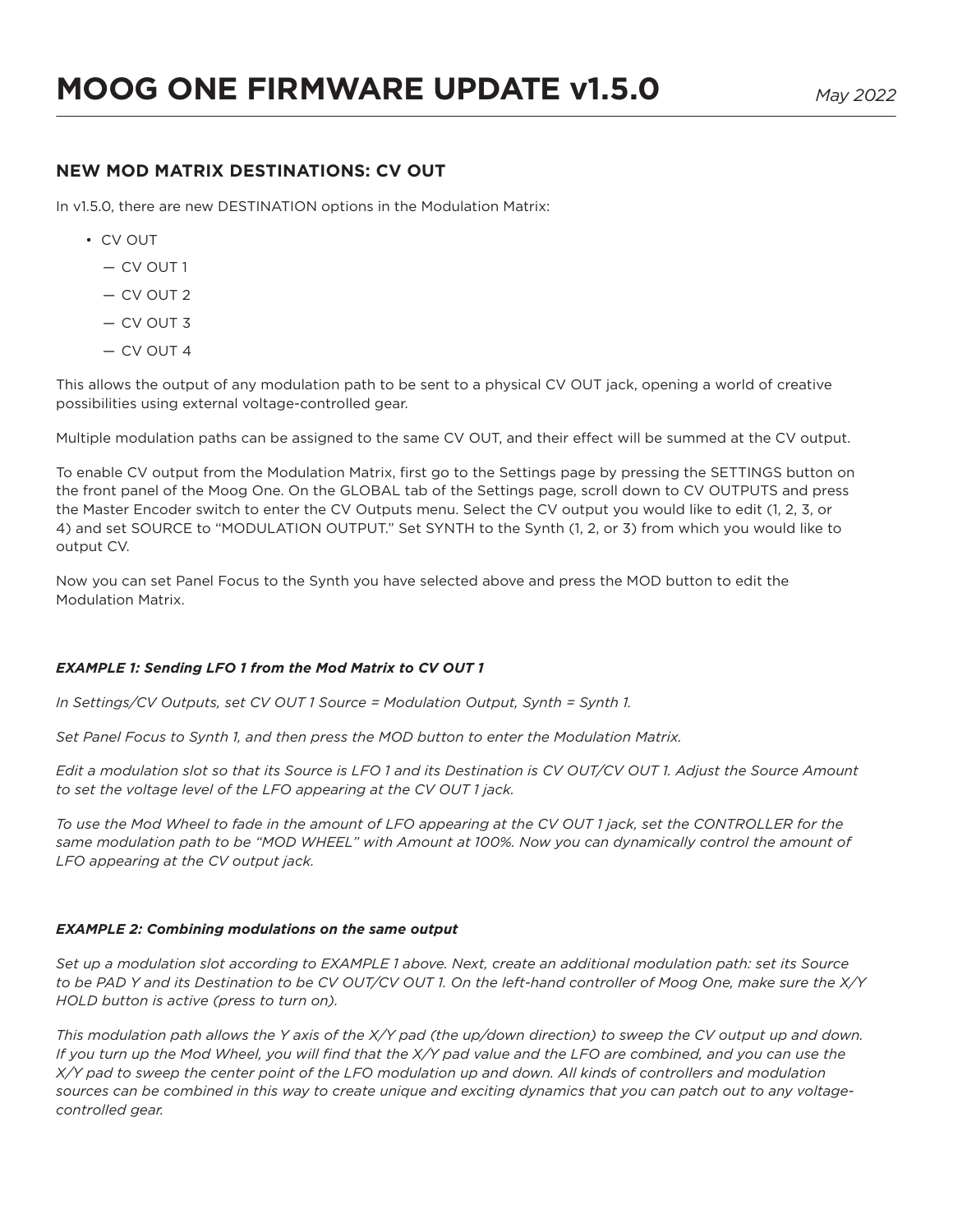# **Tuning and Calibration**

Extensive work has been applied to improve the tuning and calibration of the many precision analog circuits on the Moog One voice cards. The improved Voice Card Calibration routines can potentially tighten the intonation, filter tracking, and level matching between voices of the instrument, providing enhanced musicality, consistency, and more precise stereo imaging for your sounds.

Additionally, a complete range of System Calibrations can now be accessed, allowing precise recalibration (if necessary) of Moog One's physical controls and inputs/outputs. The CV Outputs, CV and Pedal Inputs, Headphone and Main Output jacks, Front Panel knobs, and Pitch/Mod Wheels can all be tested and calibrated, with on-screen prompts and instructions to guide the process. These System Calibrations are all performed and verified at the Moog factory, but the ability to recalibrate if needed in the future could avoid a trip to a service technician.

### **EQUIPMENT NEEDED:**

- Voice Card Calibration: Two (2) 1/4" audio cables (TS or TRS)
- System Calibration: Multimeter, three (3) 1/4" audio cables, one (1) 1/4" Stereo TRS to dual mono TS cable (also called an insert cable)

## **TO RUN A VOICE CARD CALIBRATION:**

*NOTE: Allocate at least four hours for the duration of this procedure. (The instrument may be left alone once the calibration routine has started.)*

- 1. Allow the Moog One to warm up for at least 45 minutes.
- 2. Connect the two 1/4" audio cables (TS or TRS) from the SUB R to LINE IN and SUB L to MIC/LINE IN (TRIM potentiometer position does not matter).
- 3. Press SHIFT+SETTINGS+POLYPHONY MORE button to reveal CALIBRATION menu item in SETTINGS.
- 4. Navigate to SETTINGS > CALIBRATION > VOICE CARD CALIBRATION.
- 5. Select RUN CALIBRATION and make sure VOICES = ALL, TUNING = ON, CALIBRATIONS = 18/18.
- 6. Select START and press the encoder.
- 7. On the "START VOICE CARD CALIBRATION" screen, a confirmation dialog will appear. Press RUN to confirm that you want to run the calibration.
- 8. Once the calibration has completed, power-cycle your instrument.

## **TO RUN OSCILLATOR COMPENSATION CALIBRATION:**

*NOTE: Allocate at least 10 minutes for the duration of this procedure.*

- 1. Let the Moog One warm up for at least 45 minutes.
- 2. Navigate to SETTINGS > UTILITIES > OSCILLATOR COMPENSATION.
- 3. Select CALIBRATE. (Do not press any keys during this procedure.)
- 4. Power-cycle your Moog One after the calibration routine is complete.